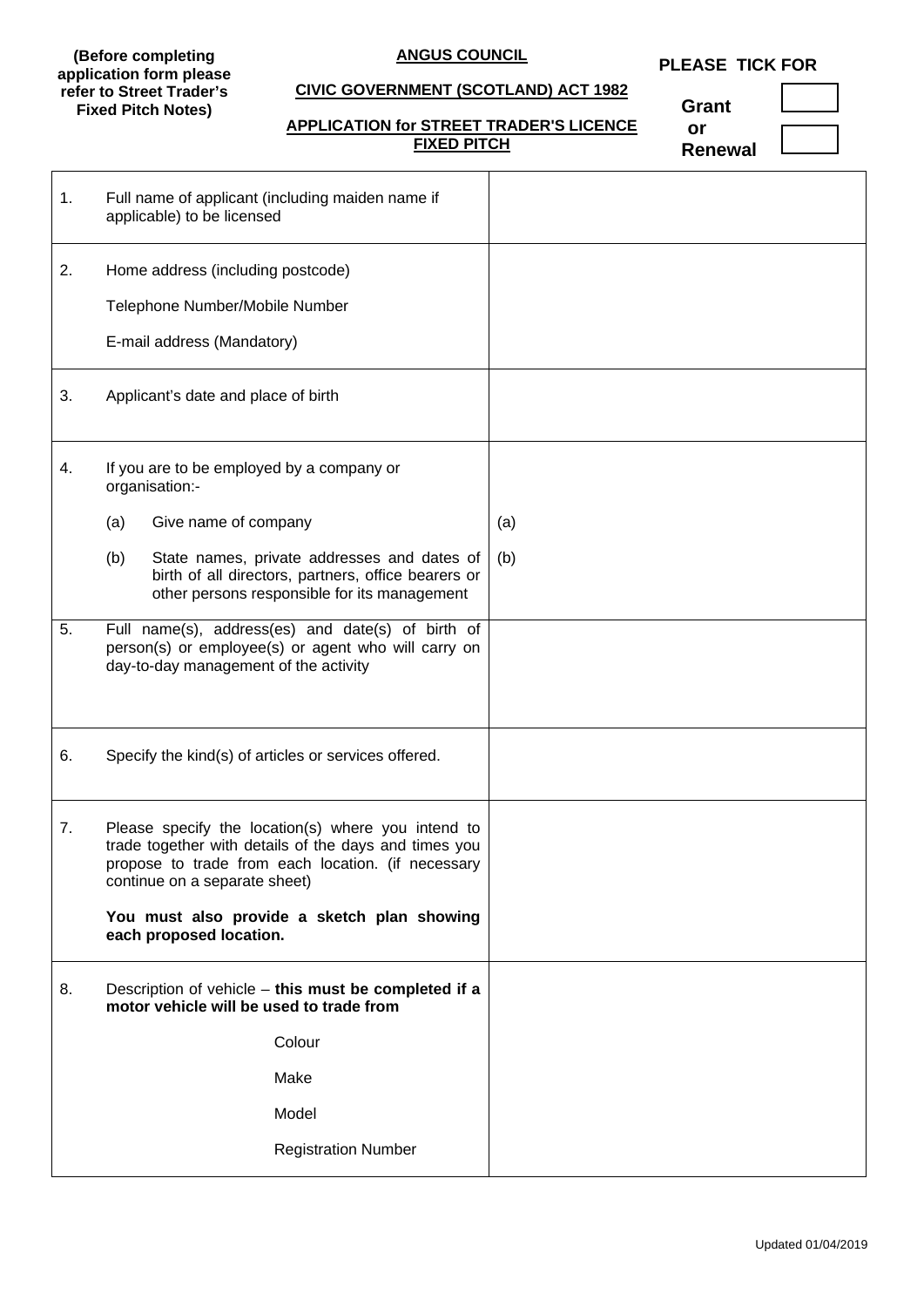| State below particulars of any convictions or offences against the applicant or any person(s) named in questions 4<br>8.<br>and 5 overleaf. Please note that these convictions and any future convictions may be referred to the Civic |                                                                                                             |       |         |               |  |
|----------------------------------------------------------------------------------------------------------------------------------------------------------------------------------------------------------------------------------------|-------------------------------------------------------------------------------------------------------------|-------|---------|---------------|--|
| Licensing Committee and may be dealt with in public. Convictions which are spent under the Rehabilitation of                                                                                                                           |                                                                                                             |       |         |               |  |
|                                                                                                                                                                                                                                        | Offenders Act 1974 do not have to be included but may also, in certain circumstances, be referred to by the |       |         |               |  |
| Committee:- (continue on separate sheet if necessary):-                                                                                                                                                                                |                                                                                                             |       |         |               |  |
| Name of Person                                                                                                                                                                                                                         | Date                                                                                                        | Court | Offence | Sentence/Fine |  |
|                                                                                                                                                                                                                                        |                                                                                                             |       |         |               |  |
|                                                                                                                                                                                                                                        |                                                                                                             |       |         |               |  |
|                                                                                                                                                                                                                                        |                                                                                                             |       |         |               |  |

#### **DECLARATIONS:-**

**Delete part (a) or (b) as appropriate. Where declaration (a) is made there must be produced as soon as possible after the expiry of the 21 day period a Certificate of Compliance with paragraph 2(2)of the said Schedule.**

1. (a) I/We declare that in accordance with paragraph 2(2) of Schedule 1 of the Civic Government (Scotland) Act 1982, I/we shall, for a period of 21 days **commencing with the date on which this application was submitted to the Council**, display at or near the premises so that it can conveniently be read by the public a notice complying with the requirements of paragraph 2(3) of the said Schedule.

OR

(b) I/We declare that I/we are unable to display a notice of this application at or near the premises because I/we have no rights of access or other rights enabling me/us to do so, but that I/we have taken the following steps to acquire the necessary rights, namely: (here specify the steps taken).

but have been unable to display the notice.

The information you have provided on this Application form, and from supporting documentary evidence – where applicable, will be processed by Angus Council (the "data controller") for the purposes of the General Data Protection Regulation and the Data Protection Act 2018 (UK GDPR)in order to process your Licensing Application.

For the purpose of dealing with your application, we will share your information in accordance with the Civic Government (Scotland) Act 1982, other licensing legislation and with relevant internal services of Angus Council

The Council may also check information provided by you, or information about you provided by a third party such as NHS Tayside, Scottish Fire and Rescue Service, Scottish Ambulance Service and Police Scotland with other information held by us. We may also get information from those third parties or share your information with them in order to check its accuracy, prevent or detect crime, protect public funds or where required by law.

Please note that you should read this service specific Privacy Notice in conjunction with the council's Full Privacy Statement which is accessible on the council's website at:

[https://www.angus.gov.uk/council\\_and\\_democracy/council\\_information/information\\_governance/angus\\_co](https://www.angus.gov.uk/council_and_democracy/council_information/information_governance/angus_council_full_privacy) [uncil\\_full\\_privacy.](https://www.angus.gov.uk/council_and_democracy/council_information/information_governance/angus_council_full_privacy)

#### **Data Protection Act 2018**

The information on this form may be held on an Electronic Register which may be available to members of the public on request.

### **PLEASE NOTE – IT IS AN OFFENCE TO MAKE A FALSE STATEMENT IN OR IN CONNECTION WITH THIS APPLICATION**

Criminal Law (Consolidation) (Scotland) Act 1995 Section 44(2)(b)